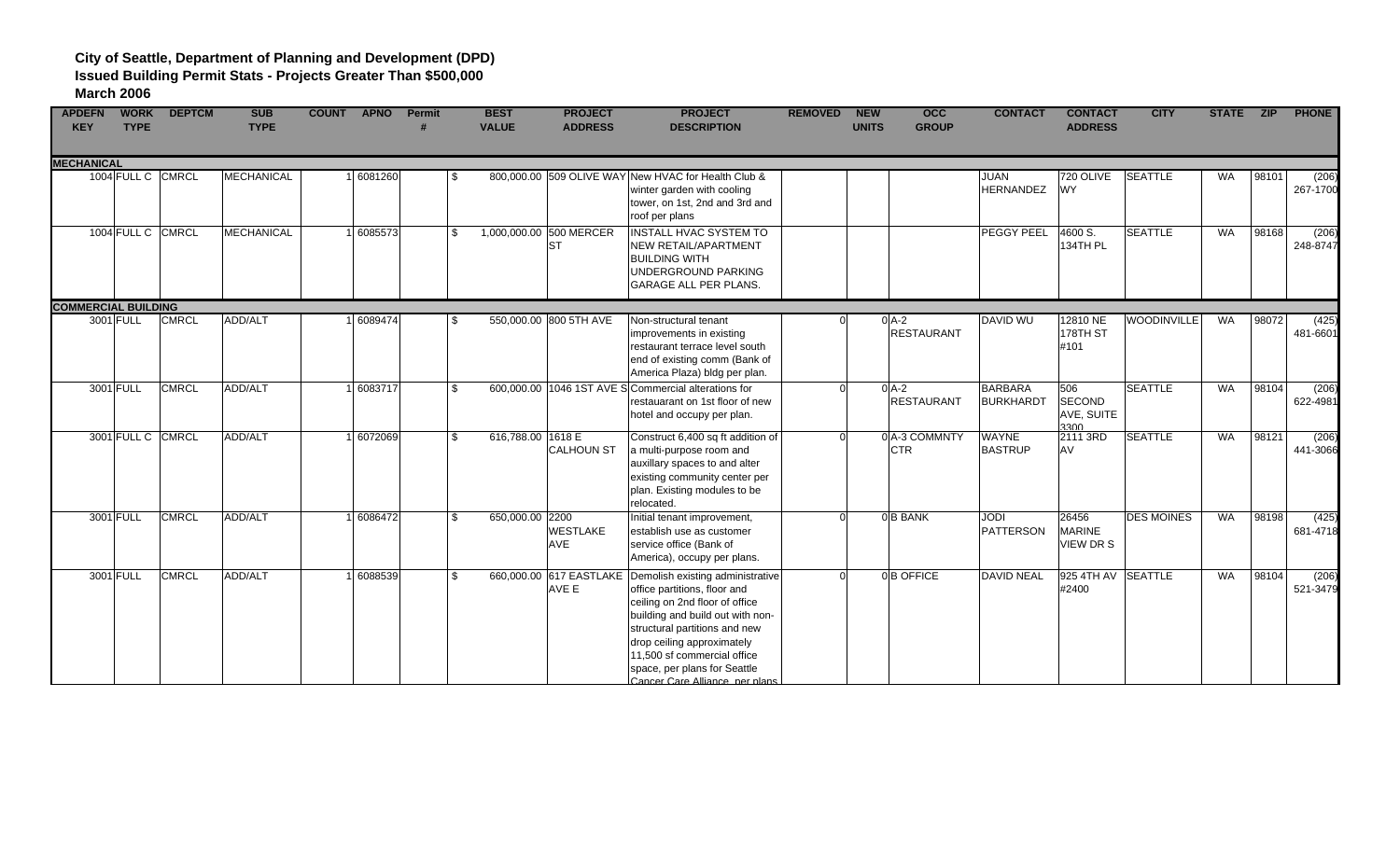| <b>APDEFN</b><br><b>KEY</b> | <b>WORK</b><br><b>TYPE</b> | <b>DEPTCM</b> | <b>SUB</b><br><b>TYPE</b> | <b>COUNT APNO</b> | <b>Permit</b> | <b>BEST</b><br><b>VALUE</b> | <b>PROJECT</b><br><b>ADDRESS</b>         | <b>PROJECT</b><br><b>DESCRIPTION</b>                                                                                                                                                                                                                         | <b>REMOVED</b> | <b>NEW</b><br><b>UNITS</b> | <b>OCC</b><br><b>GROUP</b>                                                                                        | <b>CONTACT</b>                     | <b>CONTACT</b><br><b>ADDRESS</b>         | <b>CITY</b>       | STATE ZIP |       | <b>PHONE</b>      |
|-----------------------------|----------------------------|---------------|---------------------------|-------------------|---------------|-----------------------------|------------------------------------------|--------------------------------------------------------------------------------------------------------------------------------------------------------------------------------------------------------------------------------------------------------------|----------------|----------------------------|-------------------------------------------------------------------------------------------------------------------|------------------------------------|------------------------------------------|-------------------|-----------|-------|-------------------|
|                             | 3001 FULL C CMRCL          |               | ADD/ALT                   | 6070932           |               | - \$                        | 680,000.00 724 PINE ST                   | Permanent shoring to be<br>installed under existing<br>structure at north edge of<br>property, per plans (Double<br>Tagged and Routed with/under<br>PTS Project #2505403)                                                                                    |                |                            | 0S-2 OTHER                                                                                                        | CRAIG<br>DAVENPORT                 | 1110 112TH BELLEVUE<br><b>AV NE #500</b> |                   | <b>WA</b> | 98004 | (425)<br>463-1598 |
|                             | 3001 FULL                  | <b>CMRCL</b>  | ADD/ALT                   | 6080950           |               | \$.                         | 1,200,000.00 1201 9TH AVE                | Non-structural tenant<br>improvements on ground and<br>1st floors, plus initial office<br>tenant improvements south end<br>4th floor of existing biomedical<br>research (Benaroya Research<br>Institute) bldg and occupy per                                 |                |                            | 0B OFFICE B<br><b>LABORATORY</b>                                                                                  | <b>ANDREA</b><br><b>BOUACHERIA</b> | 710 2ND<br>AVE, STE<br>1400              | <b>SEATTLE</b>    | <b>WA</b> | 98104 | (206)<br>245-2060 |
|                             | 3001 FULL C CMRCL          |               | ADD/ALT                   | 6080014           |               | \$.                         | 1,770,000.00 4554 NE 41ST<br><b>ST</b>   | construct addition and make<br>alterations to existing<br>community center (Laurelhurst<br>Community Center) per plans                                                                                                                                       |                |                            | 0 A-3 COMMNTY<br><b>CTR</b>                                                                                       | <b>DAN</b><br><b>JOHNSON</b>       | 800<br>MAYNARD<br>AVE S                  | <b>SEATTLE</b>    | <b>WA</b> | 98134 | (206)<br>684-7149 |
|                             | 3001 FULL C CMRCL          |               | ADD/ALT                   | 6077447           |               | $\mathfrak{L}$              | 4,250,000.00 410 2ND AV ET<br>IS         | Substantial alteration to<br>increase height and add a<br>mezzanine to existing three<br>story hotel and change use to<br>mixed use building including<br>apartments and community<br>center, (assembly office and<br>dining room), and occupy per<br>plans. |                |                            | 0B CONF RM A-3<br><b>COMMUNITY</b><br>CTNR A-2<br><b>RESTAURANT B</b><br>OTHER A03<br>CLASSROOM R-2<br><b>APT</b> | <b>KEVIN CARL</b>                  | 105 S. MAIN SEATTLE<br><b>ST</b>         |                   | <b>WA</b> | 98104 | (206)<br>624-5702 |
|                             | 3001 FULL C CMRCL          |               | ADD/ALT                   | 6076676           |               | \$                          | 7,643,000.00 1135 S<br><b>WEBSTER ST</b> | Interior alterations to<br>reconfigure (28,767sf) of<br>office/lab space (6,568sf of H-4<br>occupancy) west end of the 1st<br>floor Boeing Bldg 02-122 and<br>occupy per plan                                                                                |                |                            | 0B LABORATORY JODI<br>H-4 HAZARDOUS PATTERSON                                                                     |                                    | 26456<br><b>MARINE</b><br>VIEW DR S      | <b>DES MOINES</b> | WA        | 98198 | (425)<br>681-4718 |
|                             | 3001 FULL C CMRCL          |               | <b>NEW</b>                | 2505094           | 753695 \$     |                             | 708,676.00 3829 S<br><b>EDMUNDS ST</b>   |                                                                                                                                                                                                                                                              |                |                            | 4 B OFFICE, U PVT CORINNE<br>GARAGE, R-2<br><b>APT</b>                                                            | <b>KERR</b>                        | 1402 3RD<br>AVE, STE<br>925              | <b>SEATTLE</b>    | <b>WA</b> |       | 98101 623-0511    |
|                             | 3001 FULL C CMRCL          |               | <b>NEW</b>                | 2505094           | 753695 \$     |                             | 708,676.00 3829 S<br><b>EDMUNDS ST</b>   |                                                                                                                                                                                                                                                              |                |                            | 4B OFFCE, U PVT<br>GARAGE, R-2<br>APT.                                                                            | CORINNE<br><b>KERR</b>             | 1402 3RD<br>AVE, STE<br>925              | <b>SEATTLE</b>    | <b>WA</b> |       | 98101 623-0511    |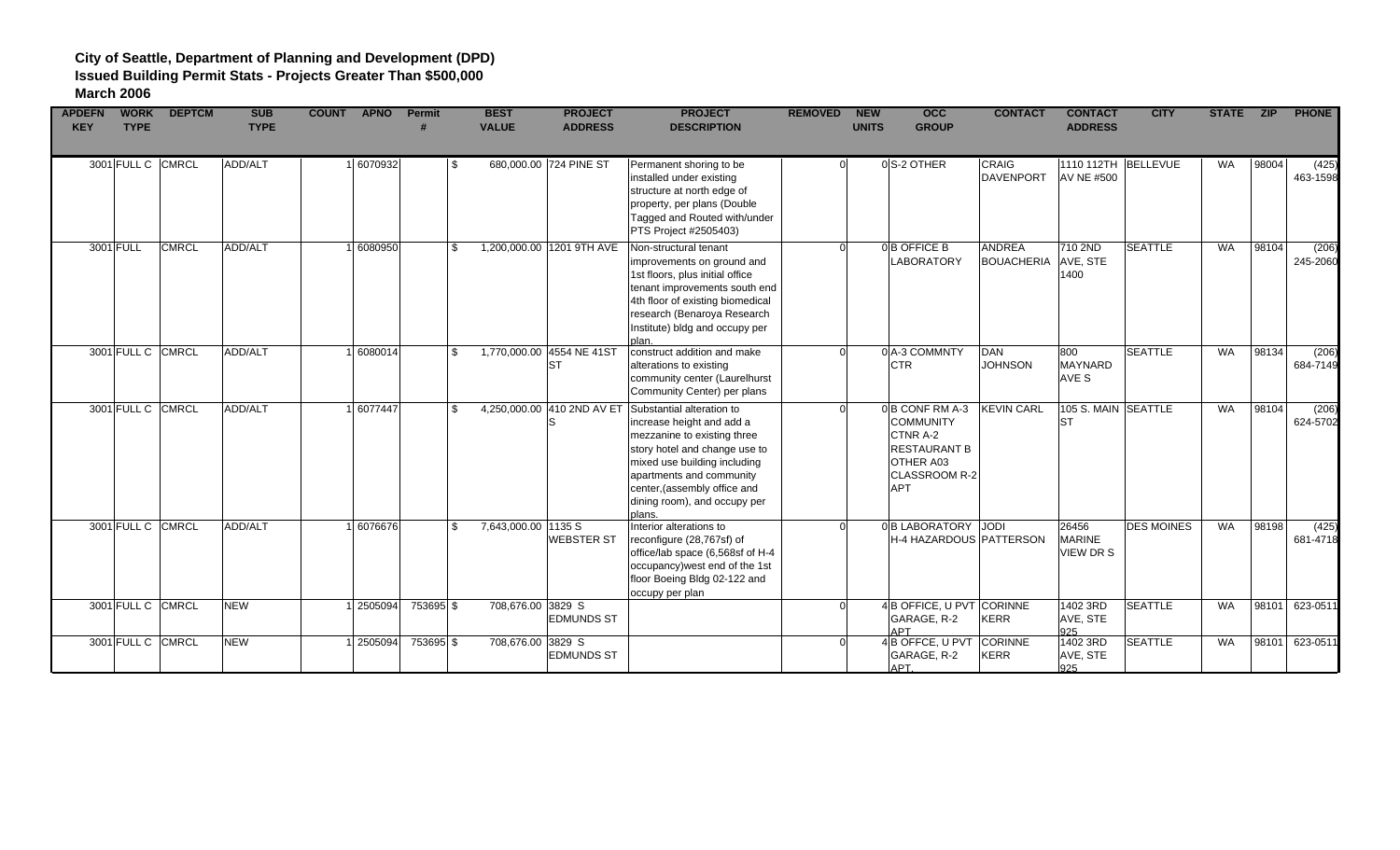| <b>APDEFN</b> | <b>WORK</b>       | <b>DEPTCM</b> | <b>SUB</b>  | <b>COUNT APNO</b> | <b>Permit</b> |     | <b>BEST</b>           | <b>PROJECT</b>            | <b>PROJECT</b>                                                | <b>REMOVED</b> | <b>NEW</b>   | <b>OCC</b>                              | <b>CONTACT</b>   | <b>CONTACT</b>      | <b>CITY</b>       |           |       | STATE ZIP PHONE |
|---------------|-------------------|---------------|-------------|-------------------|---------------|-----|-----------------------|---------------------------|---------------------------------------------------------------|----------------|--------------|-----------------------------------------|------------------|---------------------|-------------------|-----------|-------|-----------------|
| <b>KEY</b>    | <b>TYPE</b>       |               | <b>TYPE</b> |                   |               |     | <b>VALUE</b>          | <b>ADDRESS</b>            | <b>DESCRIPTION</b>                                            |                | <b>UNITS</b> | <b>GROUP</b>                            |                  | <b>ADDRESS</b>      |                   |           |       |                 |
|               |                   |               |             |                   |               |     |                       |                           |                                                               |                |              |                                         |                  |                     |                   |           |       |                 |
|               |                   |               |             |                   |               |     |                       |                           |                                                               |                |              |                                         |                  |                     |                   |           |       |                 |
|               | 3001 FULL C CMRCL |               | <b>NEW</b>  | 6067999           |               | -S  |                       | 885,000.00 7400 SAND      | <b>REMOVE PORTIONS OF</b>                                     | ΩI             |              | 0 NO OCC GROUP GARRETT                  |                  | 800                 | <b>SEATTLE</b>    | <b>WA</b> | 98134 | (206)           |
|               |                   |               |             |                   |               |     |                       |                           | POINT WAY NE EXISTING SOUTHEAST                               |                |              |                                         | FARRELL          | <b>MAYNARD</b>      |                   |           |       | 233-7921        |
|               |                   |               |             |                   |               |     |                       |                           | BOATHOUSE (BLDG 10008)                                        |                |              |                                         |                  | AV S, 3RD           |                   |           |       |                 |
|               |                   |               |             |                   |               |     |                       |                           | AND CONSTRUCT NEW BOAT                                        |                |              |                                         |                  | FL.                 |                   |           |       |                 |
|               |                   |               |             |                   |               |     |                       |                           | DOCKS + RAMPS FOR NON-                                        |                |              |                                         |                  |                     |                   |           |       |                 |
|               |                   |               |             |                   |               |     |                       |                           | MOTORIZED ACCESS PLUS                                         |                |              |                                         |                  |                     |                   |           |       |                 |
|               |                   |               |             |                   |               |     |                       |                           | <b>RELATED GRADING +</b>                                      |                |              |                                         |                  |                     |                   |           |       |                 |
|               |                   |               |             |                   |               |     |                       |                           | <b>LANDSCAPING PER PLAN</b>                                   |                |              |                                         |                  |                     |                   |           |       |                 |
|               |                   |               |             |                   |               |     |                       |                           |                                                               |                |              |                                         |                  |                     |                   |           |       |                 |
|               | 3001 FULL C CMRCL |               | <b>NEW</b>  | 6089092           |               | \$  | 1,915,900.00 5611     |                           | AND MUP #2201567.<br>CONSTRUCT APARTMENTS                     | $\Omega$       |              | 12 R-2 APT, S-2                         | <b>KEVIN</b>     | 111 WEST            | <b>SEATTLE</b>    | WA        | 98119 | (206)           |
|               |                   |               |             |                   |               |     |                       | <b>UNIVERSITY</b>         | AND RETAIL SPACE WITH                                         |                |              | <b>PARKING ENCL</b>                     | <b>IECKERT</b>   | JOHN ST             |                   |           |       | 382-0401        |
|               |                   |               |             |                   |               |     |                       |                           |                                                               |                |              |                                         |                  |                     |                   |           |       |                 |
|               |                   |               |             |                   |               |     |                       | WAY NE                    | <b>SUBSURFACE PARKING AND</b>                                 |                |              | <b>M RETAIL</b>                         |                  | #305                |                   |           |       |                 |
|               |                   |               |             |                   |               |     |                       |                           | <b>OCCUPY PER PLAN.</b>                                       |                |              |                                         |                  |                     |                   |           |       |                 |
|               | 3001 FULL C CMRCL |               | <b>NEW</b>  | 6074259           |               | \$  |                       | 2,421,287.00 970 THOMAS   | Phase II of III for construction of                           | $\Omega$       |              | 0 NOT REVIEWED JODI                     |                  | 26456               | <b>DES MOINES</b> | <b>WA</b> | 98198 | (425)           |
|               |                   |               |             |                   |               |     |                       | <b>ST</b>                 | an Office building/ Foundation &                              |                |              |                                         | <b>PATTERSON</b> | <b>MARINE</b>       |                   |           |       | 681-4718        |
|               |                   |               |             |                   |               |     |                       |                           | Garage only/ levels P1 - P2,                                  |                |              |                                         |                  | <b>VIEW DR S</b>    |                   |           |       |                 |
|               |                   |               |             |                   |               |     |                       |                           | build per plans.                                              |                |              |                                         |                  |                     |                   |           |       |                 |
|               | 3001 FULL C       | CMRCL         | <b>NEW</b>  | 6070367           |               | \$  |                       | 2,500,000.00 2720 3RD AVE | Phase I of II, excavation,                                    | n.             |              | 0 NOT REVIEWED MARK                     |                  | 1201                | <b>SEATTLE</b>    | WA        | 98101 | (206)           |
|               |                   |               |             |                   |               |     |                       |                           | shoring and construction up to                                |                |              |                                         | <b>WITHROW</b>   | <b>ALASKAN</b>      |                   |           |       | 971-5571        |
|               |                   |               |             |                   |               |     |                       |                           | finish grade, for the 12 story,                               |                |              |                                         |                  | <b>WAY PIER</b>     |                   |           |       |                 |
|               |                   |               |             |                   |               |     |                       |                           | 150 unit condos W/3 stories                                   |                |              |                                         |                  | 56 SUITE            |                   |           |       |                 |
|               |                   |               |             |                   |               |     |                       |                           |                                                               |                |              |                                         |                  |                     |                   |           |       |                 |
|               |                   |               |             |                   |               |     |                       |                           | below grade parking, with roof                                |                |              |                                         |                  | 200                 |                   |           |       |                 |
|               |                   |               |             |                   |               |     |                       |                           | top garden per plan (MUP<br>H2AOOO91                          |                |              |                                         |                  |                     |                   |           |       |                 |
|               | 3001 FULL C CMRCL |               | <b>NEW</b>  | 6074261           |               | \$  |                       |                           | 3,205,024.00 318 WESTLAKE Phase II of III for construction of | $\Omega$       |              | 0 NOT REVIEWED JODI                     |                  | 26456               | <b>DES MOINES</b> | WA        | 98198 | (425)           |
|               |                   |               |             |                   |               |     |                       | AVE N                     | an Office bldg/ Foundation &                                  |                |              |                                         | <b>PATTERSON</b> | <b>MARINE</b>       |                   |           |       | 681-4718        |
|               |                   |               |             |                   |               |     |                       |                           | garage only/ levels P1- P3,                                   |                |              |                                         |                  | VIEW DR S           |                   |           |       |                 |
|               |                   |               |             |                   |               |     |                       |                           | build per plans.                                              |                |              |                                         |                  |                     |                   |           |       |                 |
|               | 3001 FULL C CMRCL |               | <b>NEW</b>  | 6070692           |               | \$  | 4,000,000.00 301 NE   |                           | Site infrastructure installations                             | ΩI             |              | 0 NO OCC GROUP TOM JONES                |                  | 1601 5TH AV SEATTLE |                   | <b>WA</b> | 98101 | (206)           |
|               |                   |               |             |                   |               |     |                       | NORTHGATE                 | for Northgate mall expansion,                                 |                |              |                                         |                  | #1600               |                   |           |       | 926-0599        |
|               |                   |               |             |                   |               |     |                       | <b>WAY</b>                |                                                               |                |              |                                         |                  |                     |                   |           |       |                 |
|               |                   |               |             |                   |               |     |                       |                           | per plans (Associated project                                 |                |              |                                         |                  |                     |                   |           |       |                 |
|               |                   |               |             |                   |               |     |                       |                           | numbers: 6070692/6091027)                                     |                |              |                                         |                  |                     |                   |           |       |                 |
|               | 3001 FULL C       | <b>CMRCL</b>  | <b>NEW</b>  | 6086228           |               | \$. |                       |                           | 6,385,776.00 1412 12TH AVE CONSTRUCT 100 UNIT                 |                |              | 100 R-2 APARTMENT JEFF OAKLIEF 2124 3RD |                  |                     | <b>SEATTLE</b>    | <b>WA</b> | 98121 | (206)           |
|               |                   |               |             |                   |               |     |                       |                           | <b>APARTMENT BUILDING</b>                                     |                |              |                                         |                  | AV #200             |                   |           |       | 448-7580        |
|               |                   |               |             |                   |               |     |                       |                           | FLOORS 2-6 AND OCCUPY                                         |                |              |                                         |                  |                     |                   |           |       |                 |
|               |                   |               |             |                   |               |     |                       |                           | PER PLAN (LOWER                                               |                |              |                                         |                  |                     |                   |           |       |                 |
|               |                   |               |             |                   |               |     |                       |                           | LEVELS OF BUILDING P1, P2,                                    |                |              |                                         |                  |                     |                   |           |       |                 |
|               |                   |               |             |                   |               |     |                       |                           | AND FLOOR 1 UNDER                                             |                |              |                                         |                  |                     |                   |           |       |                 |
|               |                   |               |             |                   |               |     |                       |                           | <b>PROJECT 2503703</b>                                        |                |              |                                         |                  |                     |                   |           |       |                 |
|               | 3001 FULL C CMRCL |               | <b>NEW</b>  | 2501988           | 753673 \$     |     | 9,732,826.00 10020 ML |                           |                                                               | ΩI             |              | 0S1 STORAGE                             | <b>ROBIN</b>     | 120                 | <b>SEATTLE</b>    | <b>WA</b> |       | 98122 324-4800  |
|               |                   |               |             |                   |               |     |                       | KING JR WY S              |                                                               |                |              |                                         | MURPHY           | LAKESIDE            |                   |           |       |                 |
|               |                   |               |             |                   |               |     |                       |                           |                                                               |                |              |                                         |                  | AV, SUITE           |                   |           |       |                 |
|               |                   |               |             |                   |               |     |                       |                           |                                                               |                |              |                                         |                  | 310                 |                   |           |       |                 |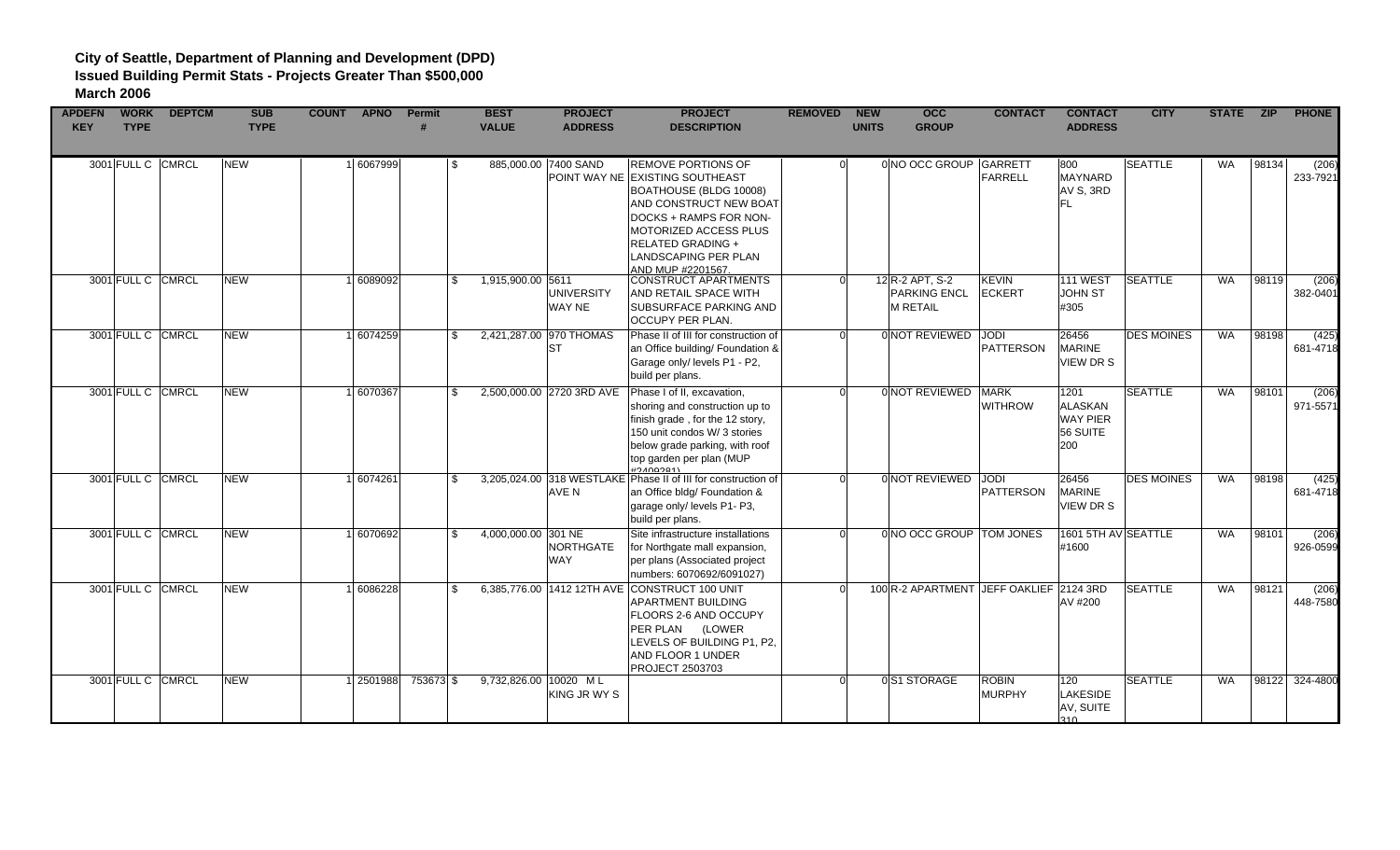| <b>APDEFN</b><br><b>KEY</b> | <b>WORK</b><br><b>TYPE</b>  | <b>DEPTCM</b> | <b>SUB</b><br><b>TYPE</b> | <b>COUNT</b><br><b>APNO</b> | Permit | <b>BEST</b><br><b>VALUE</b>         | <b>PROJECT</b><br><b>ADDRESS</b>        | <b>PROJECT</b><br><b>DESCRIPTION</b>                                                                                                                                                                                 | <b>REMOVED</b> | <b>NEW</b><br><b>UNITS</b> | $\overline{occ}$<br><b>GROUP</b>                                                             | <b>CONTACT</b>                     | <b>CONTACT</b><br><b>ADDRESS</b>                       | <b>CITY</b>    | STATE ZIP |       | <b>PHONE</b>      |
|-----------------------------|-----------------------------|---------------|---------------------------|-----------------------------|--------|-------------------------------------|-----------------------------------------|----------------------------------------------------------------------------------------------------------------------------------------------------------------------------------------------------------------------|----------------|----------------------------|----------------------------------------------------------------------------------------------|------------------------------------|--------------------------------------------------------|----------------|-----------|-------|-------------------|
|                             | 3001 FULL C                 | <b>CMRCL</b>  | <b>NEW</b>                | 6071923                     |        | \$                                  | 18,427,536.00 13030 LINDEN<br>AVE N     | construct 140 unit affordable<br>family housing with retail and<br>parking attached. Per plan.                                                                                                                       |                |                            | $140$ R-2<br><b>APARTMENTB</b><br>OFFICE S-2<br>PARKING ENCL A<br>3 OTHER M<br><b>DETAIL</b> | <b>JOE</b><br><b>GIAMPIETRO</b>    | 15200 52ND SEATTLE<br>AVE S, STE<br>200                |                | WA        | 98188 | (206)<br>766-8300 |
|                             | <b>INSTITUTION BUILDING</b> |               |                           |                             |        |                                     |                                         |                                                                                                                                                                                                                      |                |                            |                                                                                              |                                    |                                                        |                |           |       |                   |
|                             | 3001 FULL C INST            |               | <b>ADD/ALT</b>            | 6086635                     |        | -SS                                 | 2,035,619.00 4000 15TH AVE<br><b>NE</b> | Soft interior demolitions and<br>Site work at existing<br>Guggenheim Hall (Bldg 103) of<br>University of Washington for<br>future Substantial Alterations to<br>be reviewed and approved<br>under #2504193 per plan. |                |                            | 0 NOT REVIEWED                                                                               | <b>DON</b><br><b>BRUBECK</b>       | 71<br><b>COLUMBIA</b><br>ST #500                       | <b>SEATTLE</b> | <b>WA</b> | 98104 | (206)<br>340-9500 |
|                             | 3001 FULL C INST            |               | <b>NEW</b>                | 6072802                     |        | $\mathbb{S}$<br>1,084,019.00 1323 E | <b>CHERRY ST</b>                        | Construct steel canopy and<br>grandstand. Upgrade existing<br>Seattle University championship<br>sports field. Grade 1250 cubic<br>yards. All per plans.                                                             |                |                            | $0$ A-5<br><b>GRANDSTAND</b>                                                                 | <b>ANDREW</b><br><b>MITTON</b>     | 1721 8TH AV SEATTLE<br>N                               |                | WA        | 98109 | (206)<br>325-6877 |
|                             | 3001 FULL C INST            |               | <b>NEW</b>                | 6073862                     |        | $\mathbb{S}$                        | 4,400,000.00 6900 36TH AVE<br><b>SW</b> | Construct new buried concrete<br>water reservior in place of<br>existing open basin reservior<br>with associated grading +<br>paving work per plan and MUP<br>2500880.                                               |                |                            | 0U OTHER                                                                                     | <b>TARA WONG</b><br><b>ESTEBAN</b> | <b>SEATTLE</b><br>MUNICIPAL<br>TOWER P.O.<br>BOX 34018 | <b>SEATTLE</b> | WA        | 98124 | (206)<br>684-5903 |
|                             | 3001 FULL C INST            |               | <b>NEW</b>                | 6093116                     |        | \$                                  | 4,900,000.00 9401 MYERS<br><b>WAY S</b> | ConstructJoint Training Facility<br>(Phase 1 of 2 - shoring,<br>grading, and foundation only)                                                                                                                        |                |                            | 0 NO OCC GROUP ETHAN                                                                         | <b>BERNAU</b>                      | 700 5TH<br>AVENUE<br><b>SUITE 2475</b>                 | <b>SEATTLE</b> | WA        | 98105 | (206)<br>615-1113 |
|                             | <b>MULTIFAMILY BUILDING</b> |               |                           |                             |        |                                     |                                         |                                                                                                                                                                                                                      |                |                            |                                                                                              |                                    |                                                        |                |           |       |                   |
|                             | 3001 FULL                   | <b>MF</b>     | ADD/ALT                   | 6078056                     |        | \$.                                 |                                         | 672,000.00 1700 17TH AVE Renovations to 107 units and<br>common areas of existing 7-<br>story Seattle Housing Authority<br>apartment building (Olive<br>Ridge), per plan.                                            |                |                            | 0 R-2 APARTMENT JUDY                                                                         | <b>PETERSON</b>                    | 1011<br><b>WESTERN</b><br>AVE, SUITE<br>706            | <b>SEATTLE</b> | WA        | 98104 | (206)<br>587-0473 |
|                             | 3001 FIELD                  | <b>MF</b>     | ADD/ALT                   | 6090013                     |        | 855, 242.00 3401<br>\$              | WALLINGFORD<br><b>AVE N</b>             | Interior alterations of wall and<br>floor finishes and remodel all<br>dwelling unit kitchens to existing<br>apt buildings, subject to field<br>inspection.                                                           |                |                            |                                                                                              | <b>PAUL</b><br><b>WLASCHIN</b>     | 513 1ST AVE SEATTLE<br><b>WEST</b><br><b>SUITE A</b>   |                | WA        | 98119 | (206)<br>728-8116 |
|                             | 3001 FULL                   | MF            | ADD/ALT                   | 6078074                     |        | 950,000.00 1311 S<br>\$             | <b>MASSACHUSE</b><br><b>TTS ST</b>      | Renovations to 108 units and<br>common area of 15-story<br>Seattle Housing Authority<br>apartment building (Beacon<br>Tower), per plan.                                                                              |                |                            | 0R-2 APARTMENT JUDY                                                                          | <b>PETERSON</b>                    | 1011<br><b>WESTERN</b><br>AVE, SUITE<br>706            | <b>SEATTLE</b> | WA        | 98104 | (206)<br>587-0473 |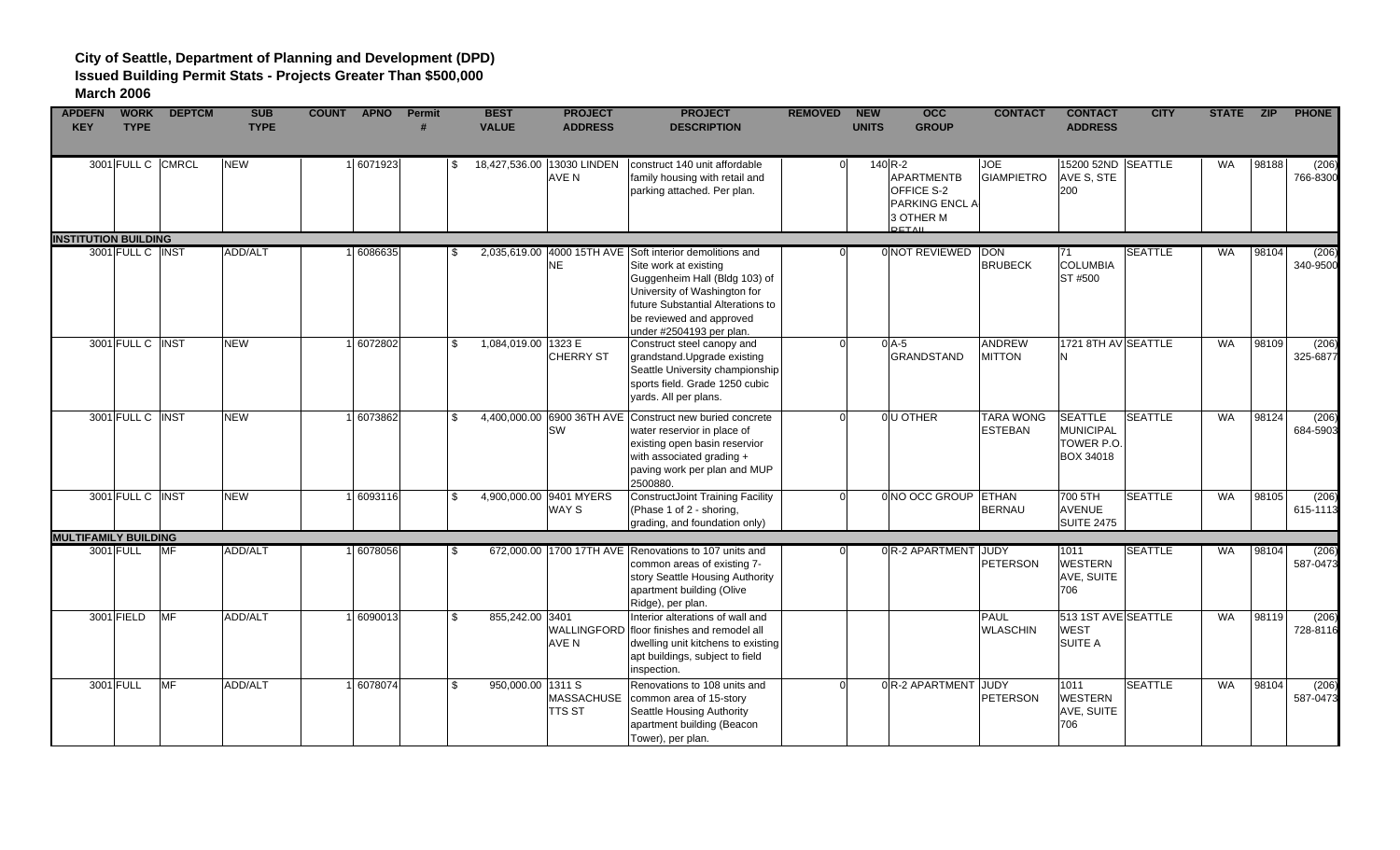| <b>APDEFN</b> | <b>WORK</b>    | <b>DEPTCM</b> | <b>SUB</b>  | COUNT APNO | Permit    | <b>BEST</b>             | <b>PROJECT</b>                          | <b>PROJECT</b>                                                                                                                                                                                                                                       | <b>REMOVED</b> | <b>NEW</b>   | $\overline{occ}$                                          | <b>CONTACT</b>                 | <b>CONTACT</b>                              | <b>CITY</b>       | STATE ZIP |       | <b>PHONE</b>      |
|---------------|----------------|---------------|-------------|------------|-----------|-------------------------|-----------------------------------------|------------------------------------------------------------------------------------------------------------------------------------------------------------------------------------------------------------------------------------------------------|----------------|--------------|-----------------------------------------------------------|--------------------------------|---------------------------------------------|-------------------|-----------|-------|-------------------|
| <b>KEY</b>    | <b>TYPE</b>    |               | <b>TYPE</b> |            |           | <b>VALUE</b>            | <b>ADDRESS</b>                          | <b>DESCRIPTION</b>                                                                                                                                                                                                                                   |                | <b>UNITS</b> | <b>GROUP</b>                                              |                                | <b>ADDRESS</b>                              |                   |           |       |                   |
|               |                |               |             |            |           |                         |                                         |                                                                                                                                                                                                                                                      |                |              |                                                           |                                |                                             |                   |           |       |                   |
|               | 3001 FULL      | <b>MF</b>     | ADD/ALT     | 6079574    | \$        |                         | 1,850,000.00 2445 NW 57TH<br><b>ST</b>  | Renovations to 80 units and<br>common area of 7-story Seattle<br>Housing Authority apartment<br>building (Ballard House) per<br>plan.                                                                                                                | 0l             |              | 0R-2 APARTMENT JUDY                                       | <b>PETERSON</b>                | 1011<br><b>WESTERN</b><br>AVE, SUITE<br>706 | <b>SEATTLE</b>    | WA        | 98104 | (206)<br>587-0473 |
|               | 3001 FULL      | <b>MF</b>     | ADD/ALT     | 1 6077669  | \$        |                         |                                         | 1,970,000.00 202 6TH AVE S Renovations to 100 units and<br>common area of 12-story<br>Seattle Housing Authority<br>apartment building<br>(International Terrace), per                                                                                | ΩI             |              | 0 R-2 APARTMENT JUDY                                      | <b>PETERSON</b>                | 1011<br><b>WESTERN</b><br>AVE, SUITE<br>706 | <b>SEATTLE</b>    | WA        | 98104 | (206)<br>587-0473 |
|               | 3001 FULL      | <b>MF</b>     | ADD/ALT     | 6077641    | \$        |                         | 3,209,000.00 525 14TH AVE               | Renovations to 126 units and<br>common area of 11-story<br>Seattle Housing Authority<br>apartment building (Capitol<br>Park) per plan                                                                                                                | ΩI             |              | 0R-2 APARTMENT JUDY                                       | <b>PETERSON</b>                | 1011<br><b>WESTERN</b><br>AVE, SUITE<br>706 | <b>SEATTLE</b>    | <b>WA</b> | 98104 | (206)<br>587-0473 |
|               | 3001 FULL C MF |               | <b>NEW</b>  | 1 2505768  | 753672 \$ | 544,046.00 2402 W       | <b>BOSTON ST</b>                        |                                                                                                                                                                                                                                                      |                |              | $5R-3$<br><b>TOWNHOUSES</b><br>W/ ATTACHED<br>GARAGES II  | <b>TIM HAMANN</b>              | 600<br><b>STEWART</b><br>ST#1903            | <b>SEATTLE</b>    | WA        | 98101 | 932-0408          |
|               | 3001 FULL C MF |               | <b>NEW</b>  | 2505838    | 753754 \$ |                         | 555,000.00 4338 28TH AV                 |                                                                                                                                                                                                                                                      |                |              | 4R-3<br><b>TOWNHOUSE</b><br>W/U ATTACHED<br><b>GARAGE</b> | <b>MATT</b><br><b>SULLIVAN</b> | 1201<br>ALASKAN<br><b>WY SUITE</b><br>200   | <b>SEATTLE</b>    | WA        | 98101 | 971-3403          |
|               | 3001 FULL C MF |               | <b>NEW</b>  | 1 6068060  | \$        |                         | 574,026.00 4705 SAND                    | Establish use as townhouses,<br><b>POINT WAY NE construct a four unit townhouse</b><br>building with attached garages<br>per plans.                                                                                                                  | 0l             |              | 4R-3<br>TOWNHOUSE 'U<br>PRIV GARAGE                       | <b>ANDREW</b><br><b>NOVION</b> | 3316 NE<br>125TH ST                         | <b>SEATTLE</b>    | WA        | 98125 | (206)<br>679-7023 |
|               | 3001 FULL C MF |               | <b>NEW</b>  | 1 6070226  | \$        | 1,400,000.00 2480 BIRCH | AVE N                                   | PHASE 1 OF 2 -<br><b>CONSTRUCTION OF FIVE (5)</b><br><b>NEW 3-STORY</b><br><b>CONDOMINIUM TOWERS</b><br>FOR 43 UNITS WITH<br><b>COMMON UNDERGROUND</b><br>PARKING / EXCAVATION +<br><b>FOUNDATION ONLY THIS</b><br>PERMIT PER PLAN + MUP<br>#2407917 |                |              | 43 R-2 APARTMENT JODI<br>S-2 PARKING<br><b>ENCL</b>       | <b>PATTERSON</b>               | 26456<br><b>MARINE</b><br>VIEW DR S         | <b>DES MOINES</b> | WA        | 98198 | (425)<br>681-4718 |
|               | 3001 FULL C MF |               | <b>NEW</b>  | 1 6091151  | \$        |                         | 2,313,291.00 1226 ALKI AVE<br><b>SW</b> | <b>DEMOLISH 2 SINGLE FAMILY</b><br><b>DWELLINGS - ESTABLISH</b><br>USE AS MULTI-FAMILY<br><b>RESIDENTIAL, CONSTRUCT</b><br><b>NEW CONDOMINIUM</b><br><b>STRUCTURE WITH</b><br>ATTACHED PARKING, AND<br><b>OCCUPY PER PLANS</b>                       |                |              | 10 S-2 PARKNG<br><b>ENCL</b>                              | <b>MILTON WON</b>              | 121<br><b>STEWART</b><br>ST #200            | <b>SEATTLE</b>    | WA        | 98101 | (206)<br>443-8606 |